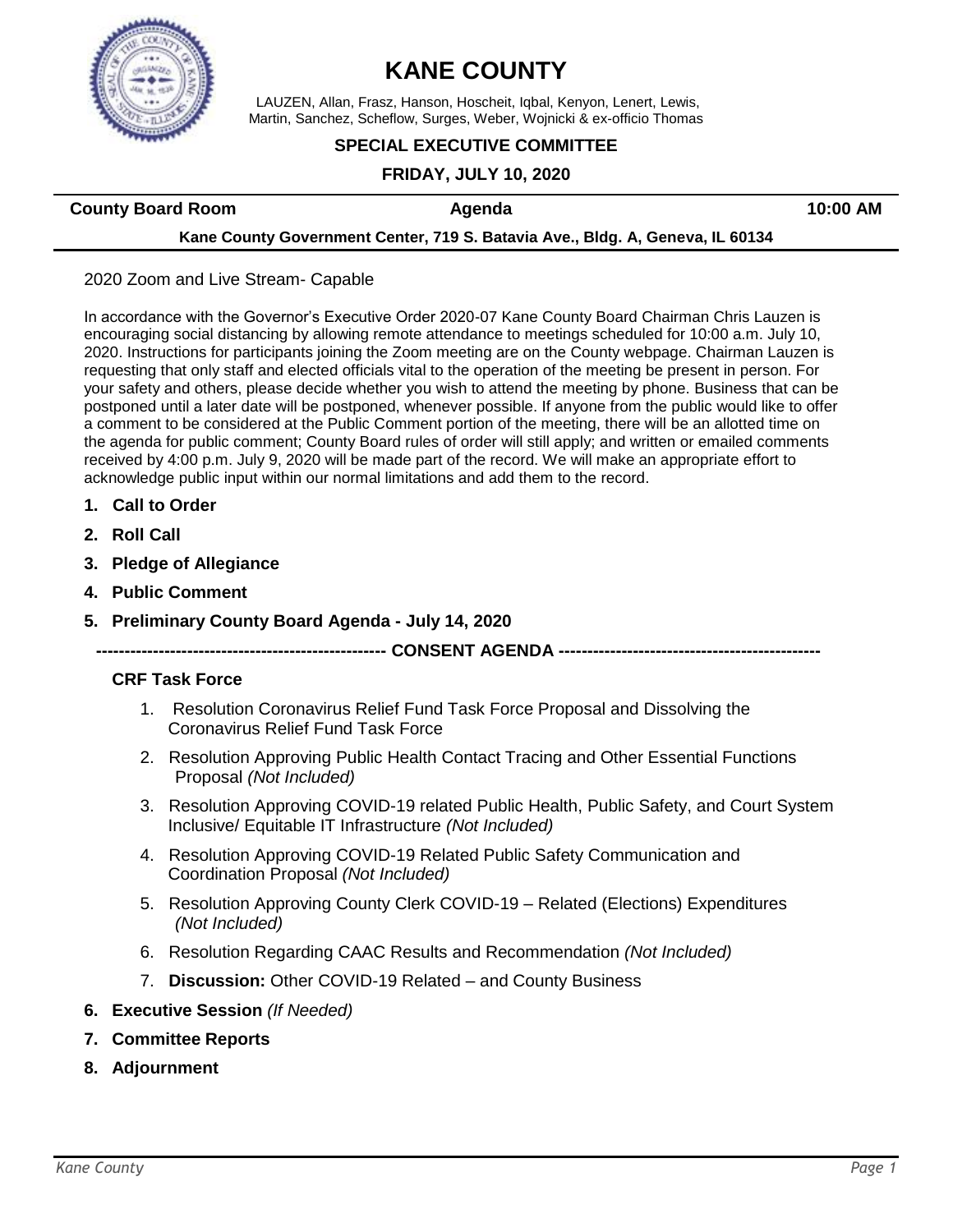

## **RESOLUTION/ORDINANCE EXECUTIVE SUMMARY**

## **Resolution No.**

Coronavirus Relief Fund Task Force Proposal and Dissolving the Coronavirus Relief Fund Task Force

**Committee Flow:** Finance and Budget Committee, Executive Committee, County Board **Contact:** Gabriella Figliozzi, 630.444.1230

### **Budget Information**:

| Was this item budgeted? No                         | <b>Appropriation Amount:</b> |  |
|----------------------------------------------------|------------------------------|--|
| If not budgeted, explain funding source: See Below |                              |  |

### **Summary**:

This resolution approves proposal from and dissolution of the Coronavirus Relief Fund (CRF) Task Force.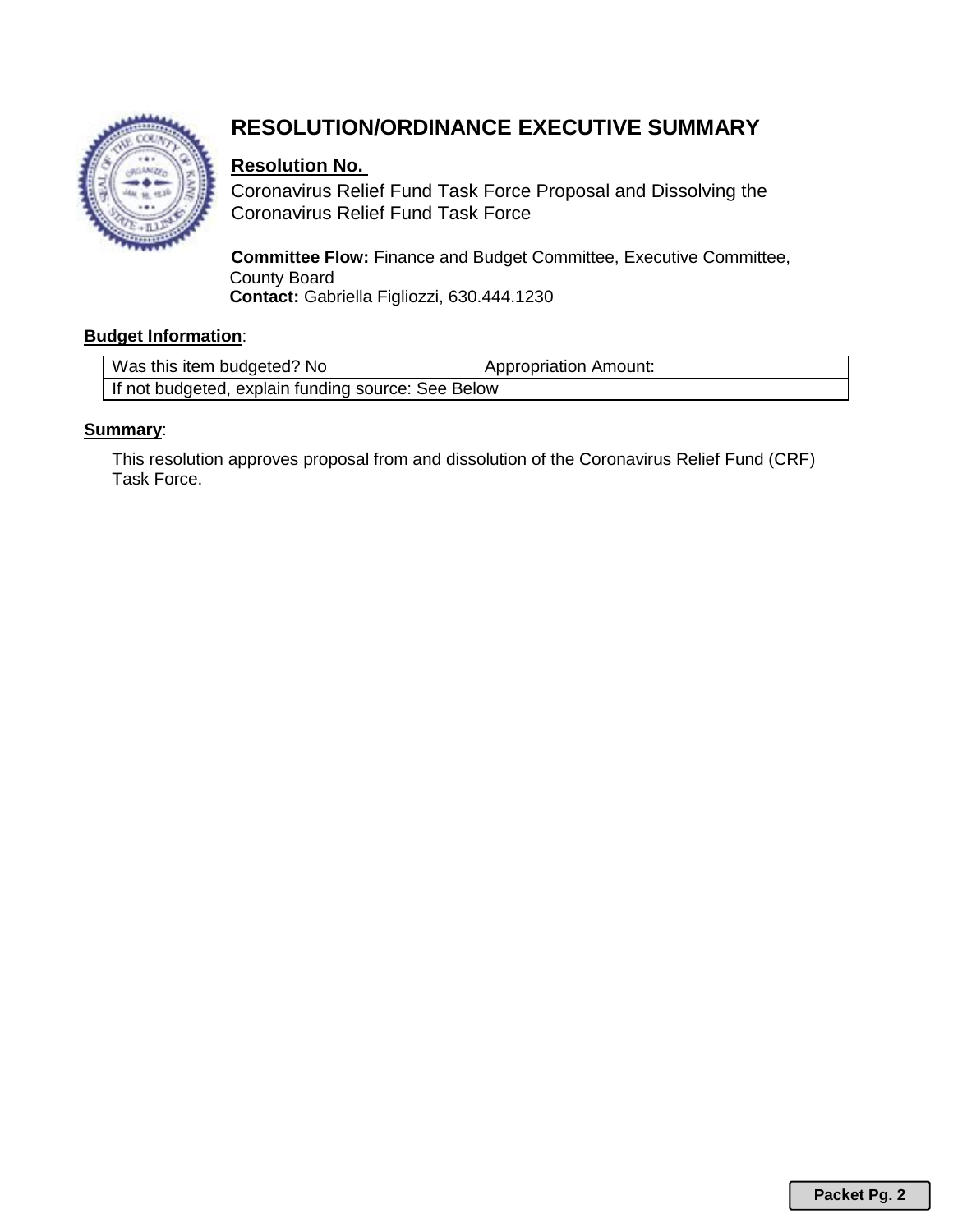### COUNTY OF KANE

### RESOLUTION NO.

### **CORONAVIRUS RELIEF FUND TASK FORCE PROPOSAL AND DISSOLVING THE CORONAVIRUS RELIEF FUND TASK FORCE**

WHEREAS, in light of the current Covid-19 ("Coronavirus") pandemic, the State of Illinois and the County of Kane have been declared a disaster area, thereby entitling the County of Kane to certify for certain funding to recoup costs associated with responding to the pandemic; and

WHEREAS, the Congress of the United States has enacted the Coronavirus Aid, Relief, and Economic Security Act ("CARES Act"), effective March 27, 2020, to provide economic relief to State, Local, and Tribal governments responding to the Coronavirus pandemic; and

WHEREAS, the CARES Act established the \$150 billion Coronavirus Relief Fund, and the CARES Act requires that the payments from the Coronavirus Relief Fund only be used to cover expenses that (1) are necessary expenditures incurred due to the public health emergency with respect to the COVID-19; (2) were not accounted for in the budget most recently approved as of March 27, 2020 for the State or government; and (3) were incurred during the period that begins on March 1, 2020, and ends on December 30, 2020he Congress of the United States has enacted the Coronavirus Aid, Relief, and Economic Security Act ("CARES Act"), effective March 27, 2020, to provide economic relief to State, Local, and Tribal governments responding to the Coronavirus pandemic; and

WHEREAS, on April 14, 2020, the Kane County Board Chairman applied for and certified a request for a direct payment from the Department of Treasury pursuant to section 601(b) of the Social Security Act, as added by section 5001 of the CARES Act; and

WHEREAS, on April 23, 2020, the County of Kane received exactly \$92,900,217.90 in CARES Act funding from the United States Department of the Treasury to defray costs associated with Coronavirus response within the County, which was placed in a Coronavirus Relief Fund; and

WHEREAS, the Kane County Board Chairman previously created the Coronavirus Relief Fund Task Force (Task Force) to provide assistance to the Kane County Board with guidance relative to regulations provided by the United States Department of the Treasury; and

WHEREAS, the Kane County Board Chairman previously created the Task Force to develop and propose a plan to assist the Kane County Board administer the Coronavirus Relief Fund in accordance with the regulations provided by the United States Department of the Treasury; and

WHEREAS, the Task Force has provided such assistance and presented the Coronavirus Relief Fund Task Force Proposal to the Kane County Board; and

WHEREAS, the Task Force has provided a proposed budget authorization based upon the attached proposed allocation of the direct payment paid to Kane County as part of the Coronavirus Relief Fund Task Force Proposal presented to the Kane County Board.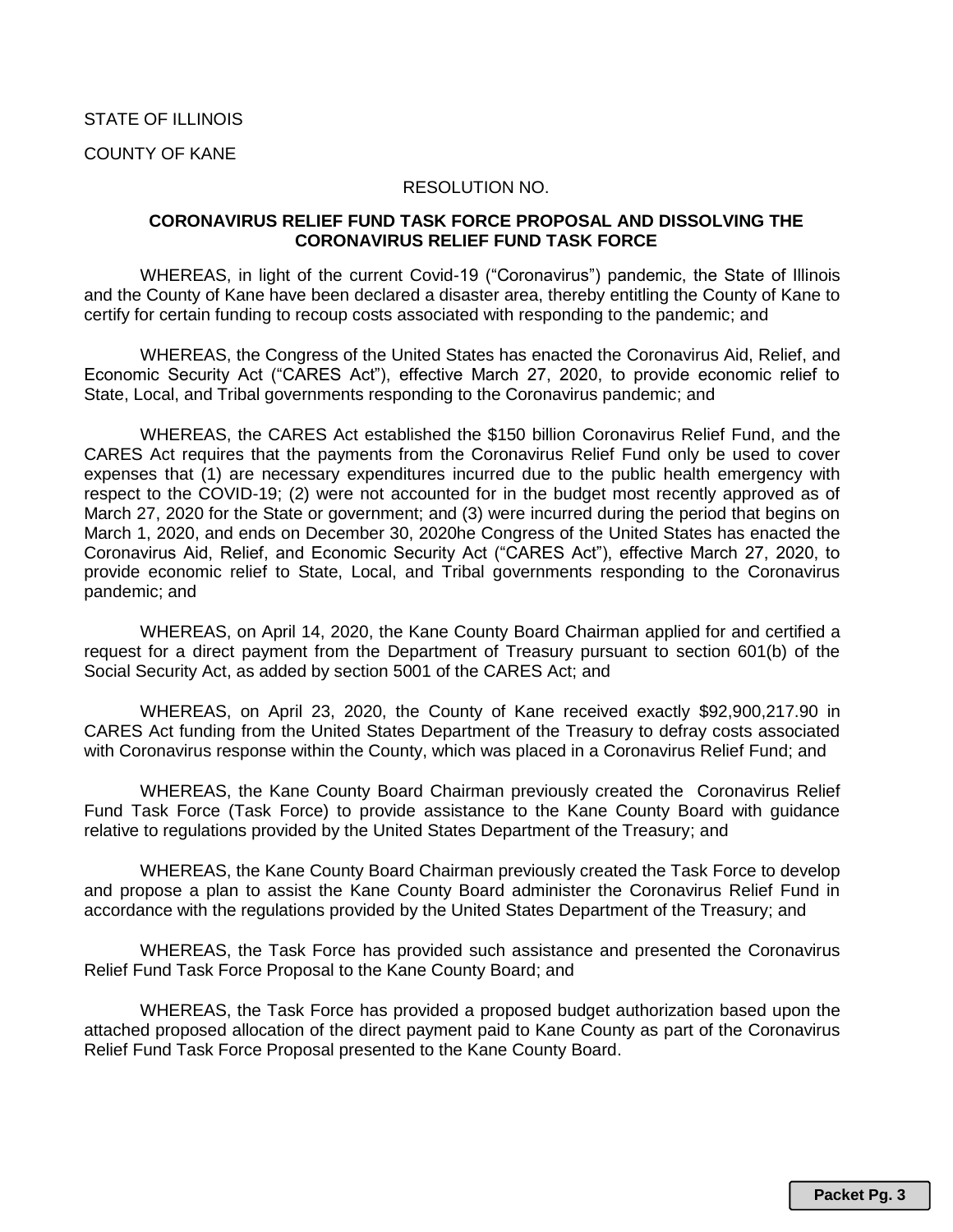NOW, THEREFORE, BE IT RESOLVED that with the presentation of the Coronavirus Relief Fund Task Force Proposal the Task Force has successfully fulfilled the objectives; and

NOW, THEREFORE, BE IT FURTHER RESOLVED that the Coronavirus Relief Fund Task Force is hereby dissolved.

| Line Item                          | Line Item Description                            | Was personnel/item/service approved<br>in original budget or a subsequent<br>budget revision? | Are funds currently available for this<br>personnel/item/service in the specific<br>line item? | If funds are not currently available<br>in the specified line item, where<br>are the funds available? |
|------------------------------------|--------------------------------------------------|-----------------------------------------------------------------------------------------------|------------------------------------------------------------------------------------------------|-------------------------------------------------------------------------------------------------------|
| 353.800.000.32900<br>+\$92,900,218 | Coronavirus Relief<br>Fund: Direct Payment       | No                                                                                            | Yes                                                                                            |                                                                                                       |
| 353.800.665.55010<br>+\$41.805.098 | Coronavirus Relief<br>Fund: External Grants      | No                                                                                            | Yes                                                                                            |                                                                                                       |
| 353.800.655.8500<br>+\$51.095.120  | Coronavirus Relief<br>Fund: Contingency<br>(TBD) | No                                                                                            | Yes                                                                                            |                                                                                                       |

\_\_\_\_\_\_\_\_\_\_\_\_\_\_\_\_\_\_\_\_\_\_\_\_\_\_\_\_\_\_\_\_ \_\_\_\_\_\_\_\_\_\_\_\_\_\_\_\_\_\_\_\_\_\_\_\_\_\_\_\_\_

Passed by the Kane County Board on July 14, 2020.

Kane County, Illinois

John A. Cunningham Christopher J. Lauzen<br>
Clerk, County Board<br>
Chairman, County Board Chairman, County Board<br>Kane County, Illinois

Vote:

20-07 CRF Dissolution